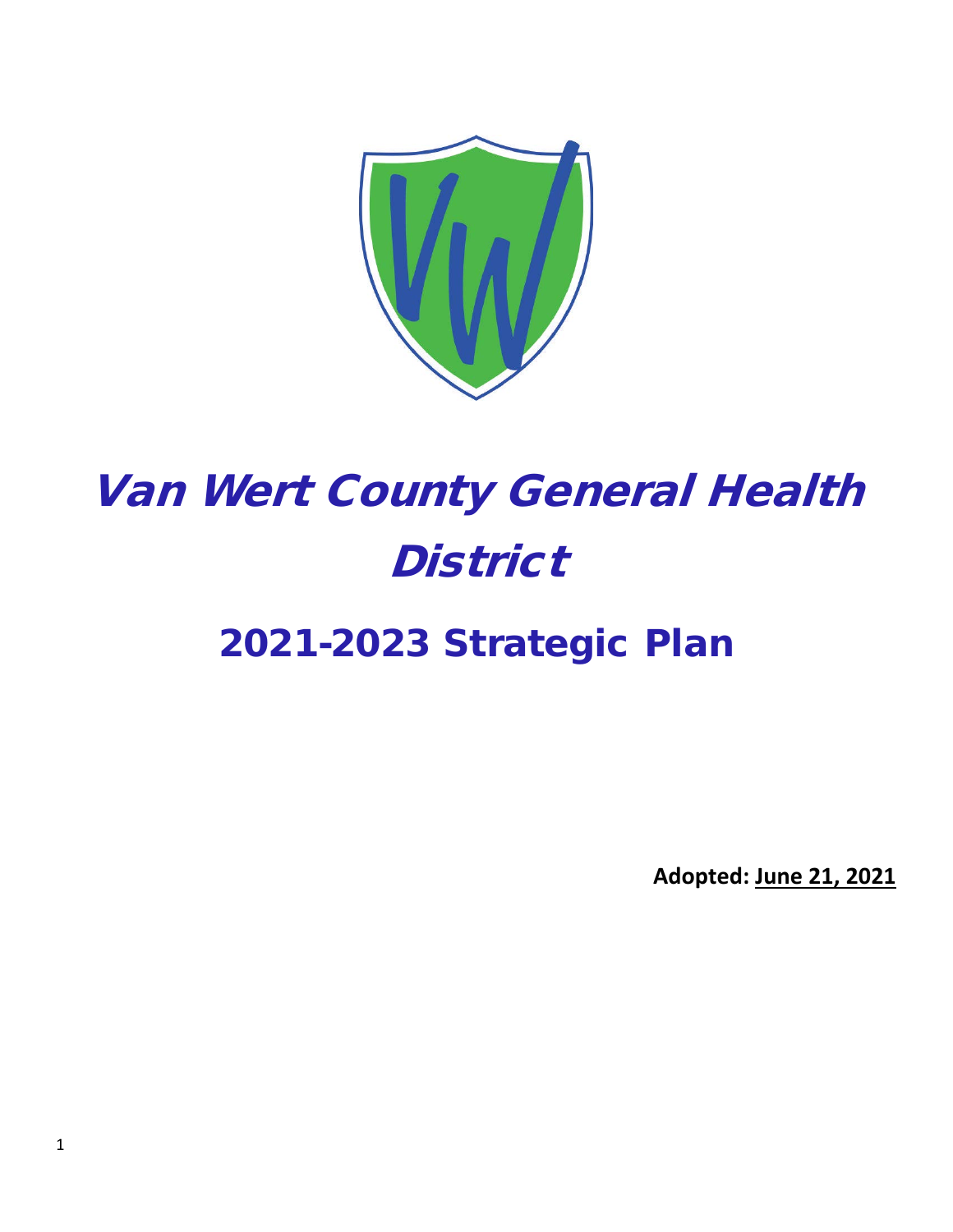# **Table of Contents**

| <b>Executive Summary</b>                     | Page 3  |
|----------------------------------------------|---------|
| <b>Mission, Vision, and Value Statements</b> | Page 3  |
| <b>Strategic Planning Structure</b>          | Page 3  |
| <b>The Strategic Planning Process</b>        | Page 4  |
| <b>Links to Other Operational Plans</b>      | Page 7  |
| <b>Evaluation, Monitoring and Progress</b>   |         |
| <b>Reporting</b>                             | Page 8  |
| <b>Appendix A: 2021 Strategic Work Plan</b>  | Page 9  |
| <b>People Pillar</b>                         | Page 10 |
| <b>Service Pillar</b>                        | Page 11 |
| <b>Quality Pillar</b>                        | Page 12 |
| <b>Growth Pillar</b>                         | Page 13 |
| <b>Finance Pillar</b>                        | Page 14 |
| <b>Community Pillar</b>                      | Page 15 |

# **Revision Table**

| <b>Date</b> | <b>Description</b> | Page # | <b>Responsible Party</b> |
|-------------|--------------------|--------|--------------------------|
| 5/1/2021    | Created            | All    | J Ford, Admin            |
| 6/21/2021   | Adopted            | All    | <b>VWCGHD Board of</b>   |
|             |                    |        | Health                   |
|             |                    |        |                          |
|             |                    |        |                          |
|             |                    |        |                          |
|             |                    |        |                          |
|             |                    |        |                          |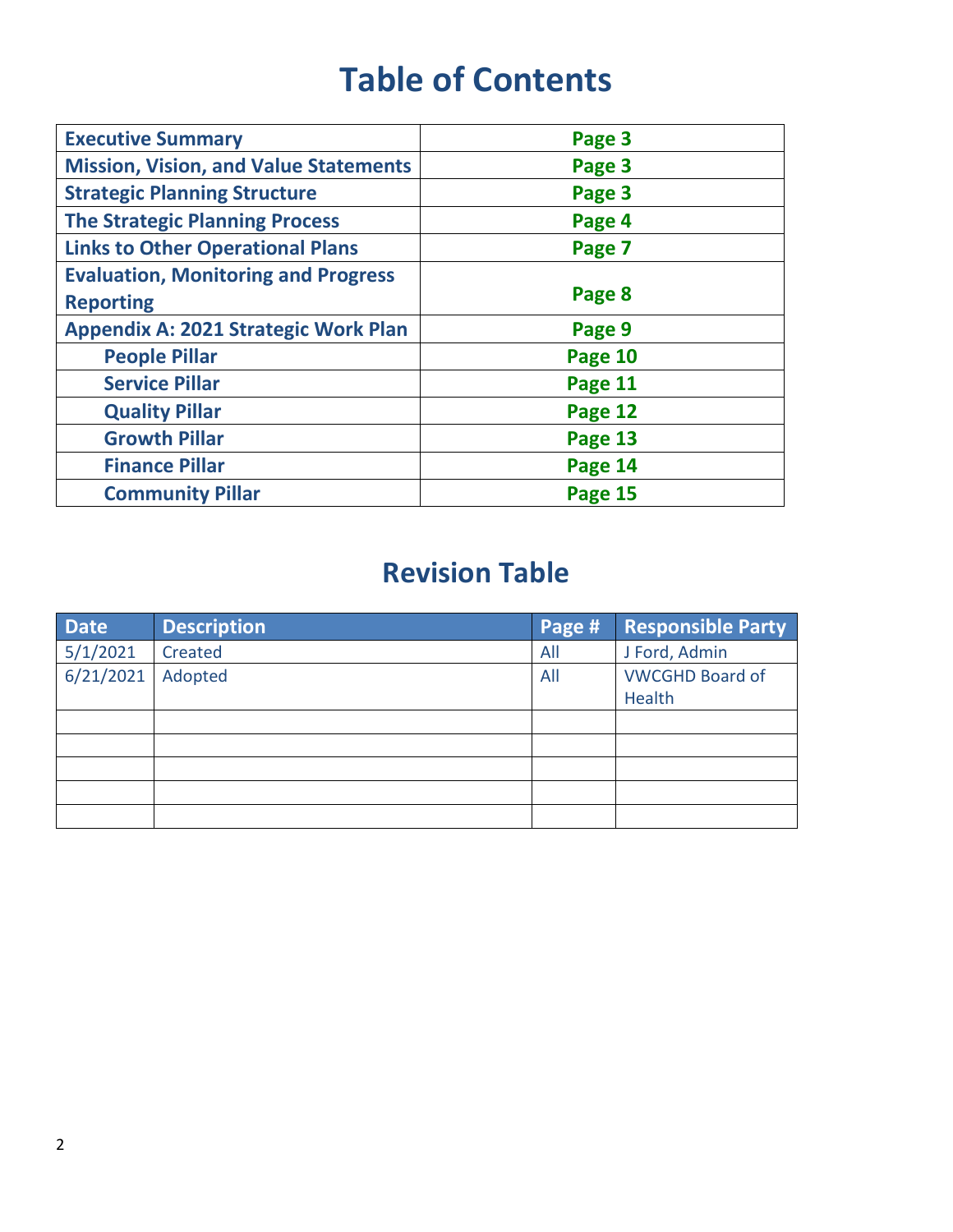## **Executive Summary**

A strategic plan is a "disciplined process aimed at producing fundamental decisions and actions that will shape and guide what an organization is, what it does, and why it does what it does. The strategic planning process includes assessing changing environment to create a vision of the future; determining how the organization fits into the anticipated environment, based on its mission, strengths, and weaknesses; and setting in motion a plan of action to position the organization" (Public Health Accreditation Board or PHAB definition).

The Van Wert County General Health District has completed many transitions of their strategic plan. Each transition incorporates the changing climate of the department, public health focus, and the community. This plan is no different, if anything this plan has been approached with a completely new perspective and appreciation for the function of the public health department amidst the response of the global public health pandemic, COVID-19.

The 2021-2023 Strategic Plan is out of the timeframe of the last several strategic plans due to the intense response and activity related to COVID-19 response. However, this increased spotlight on the activities, responsibilities, and public health policies of the health department has helped to strengthen the relationships with other community entities.

## **Mission, Vision and Value Statements**

The mission of the Van Wert County General Health District is to promote and to protect the health and well-being of the community.

The vision of the Van Wert County General Health District is to be champions for the health of Van Wert County. The following value statements are the deeply held beliefs and principles that define the organizational culture of Van Wert County General Health District and provide a framework for the staff conduct in their day-to-day jobs:

|            | Van Wert County General Health District Values                                      |  |  |  |
|------------|-------------------------------------------------------------------------------------|--|--|--|
| Respect    | We value all of our clients and co-workers and treat them with fairness and respect |  |  |  |
|            | We strive to maintain a highly capable workforce comprised of dependable, hard      |  |  |  |
|            | working professionals who exhibit open-mindedness, which allows them to grow and    |  |  |  |
| Excellence | learn from both positive and negative experiences                                   |  |  |  |
|            | We value our role as a public service agency. We strive to provide our clients with |  |  |  |
|            | the best possible service in a friendly, honest and compassionate manner with       |  |  |  |
| lService   | patience and sensitivity to the unique needs of each individual                     |  |  |  |
|            | We value a spirit of clear communication and teamwork, both within our agency and   |  |  |  |
|            | when working with external partners to protect and improve the health of our        |  |  |  |
| lTeamwork  | community                                                                           |  |  |  |

### **Strategic Planning Structure**

The Van Wert County General Health District seeks to achieve excellence in public health practice within a framework based upon the Studer Group's Pillars of Excellence. The pillars represent six categories which provide a foundation for strategic formulation and the development of goals to implement those strategies: People, Service, Quality, Growth, Finance and Community. The agency's strategic priorities are organized through this framework.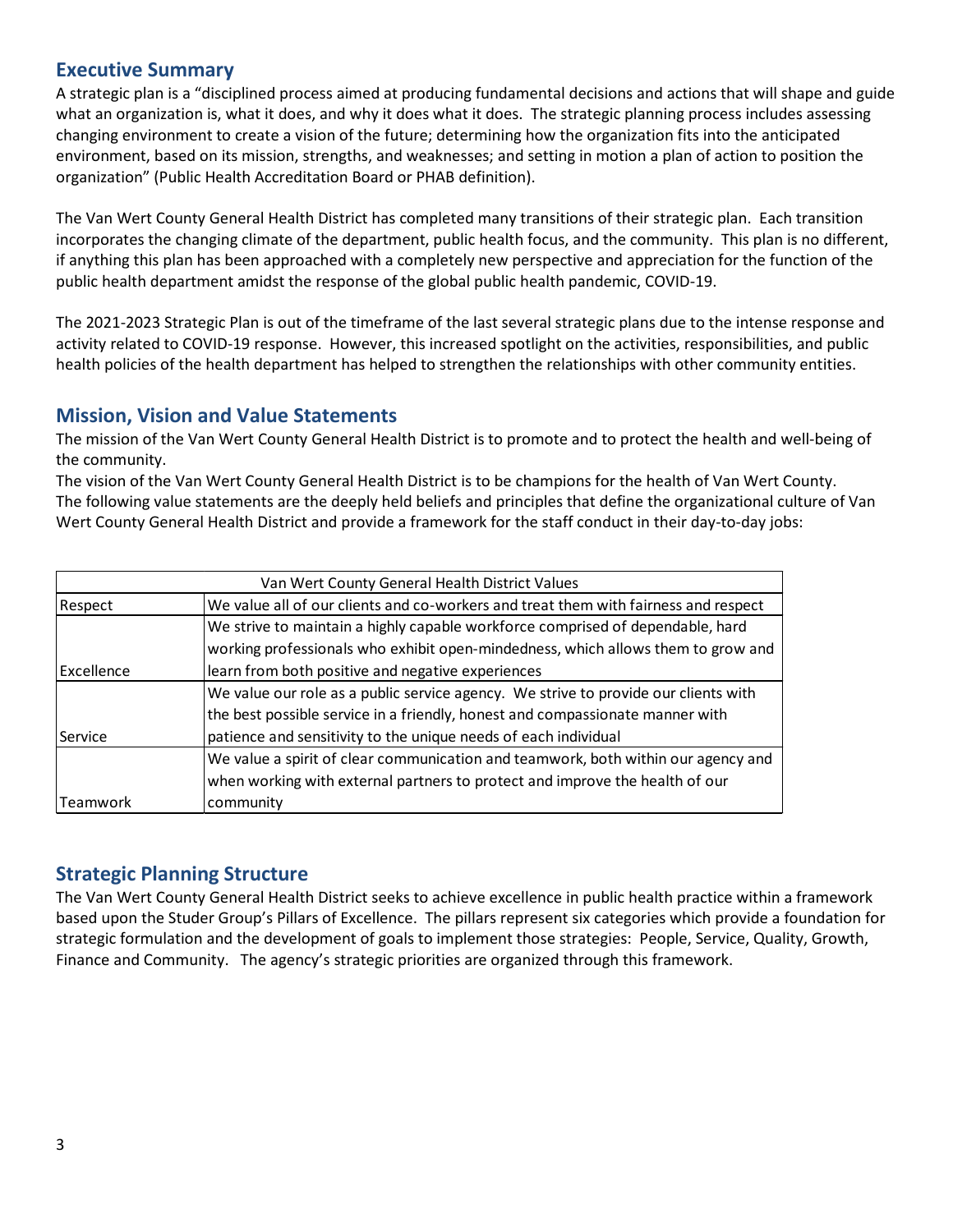# **SIX PILLARS OF EXCELLENCE IN PUBLIC HEALTH PRACTICE**



| <b>Pillar of Excellence:</b> | <b>What the Pillar stands for:</b>                                           |
|------------------------------|------------------------------------------------------------------------------|
| <b>People</b>                | VWCGHD will maintain a supported, healthy, competent and satisfied           |
|                              | workforce both internally and externally.                                    |
| <b>Service</b>               | VWCGHD will provide excellent culturally competent, courteous service in     |
|                              | every division agency-wide.                                                  |
| <b>Quality</b>               | VWCGHD will continuously monitor agency performance for opportunities in     |
|                              | quality improvement.                                                         |
| <b>Growth</b>                | VWCGHD will seek new and innovative ways to engage the community and         |
|                              | market our programs and public health services to the populations who need   |
|                              | them.                                                                        |
| <b>Finance</b>               | VWCGHD will be excellent stewards of taxpayer dollars and efficient managers |
|                              | of agency resources to adequately fund the provision of all essential health |
|                              | services.                                                                    |
| <b>Community</b>             | VWCGHD will engage partners, key stakeholders, policymakers in improving     |
|                              | community health outcomes.                                                   |

# **The Strategic Planning Process**

The first step in the process was to establish a Strategic Planning Team comprised of a staff from each level of the agency from the Board of Health, Leadership, and front-line staff. The team consisted of Jeanette Ford, Administrator, Samantha Ball, RN, and Brian Greve, Board of Health member.

This team completed a gap analysis of the previous Strategic Plan, identifying areas that should continue to be a focus and those which have completed their objective. The current mission, vision and values statements were reviewed and continue to be representative of the department's purpose and the manner in which the organization functions on a daily basis. The team reviewed the preliminary report from the Public Health Accreditation Board Site Review Team, the current financial status of the organization, client satisfaction surveys, as well as the SWOT analysis completed by the health department team. These results are listed in the following table: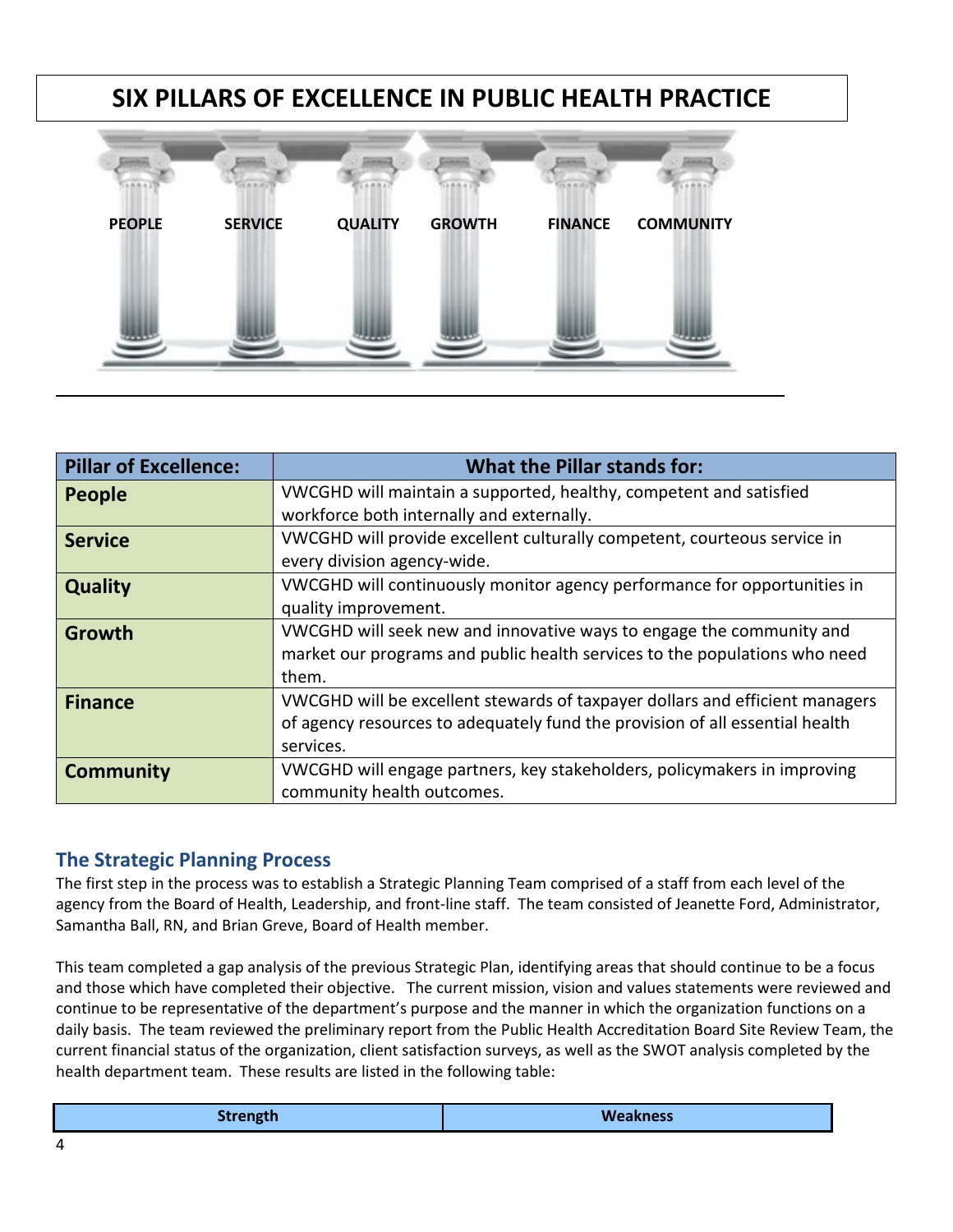| Strong team that works well together      | Small staff size                        |
|-------------------------------------------|-----------------------------------------|
| Small, resilient team                     | Limited resources such as space and IT  |
| <b>Good Communication</b>                 | Communication                           |
| Positive, flexible working environment    | Lack of diversity in community          |
| Strong partnerships within community      | Thinking ahead of challenges            |
| <b>Opportunities</b>                      | <b>Threats</b>                          |
| Volunteers                                | COVID                                   |
| Our current presence in community         | Multiple providers of COVID vaccine     |
| use it to expand our services and explain | Funding, budget, and lack of funding to |
| what we do                                | maintain current services               |
| Mass vaccination clinics in schools       | Loss of VFC Clients                     |
| <b>Expanding current services</b>         | Lack of community education about us    |
| <b>HMG</b> accreditation                  | Follow up because of limited staff      |
| Project Life Saver                        | Negative social media comments from the |
| Evidence based programs                   | community                               |

The team also reviewed the 2019 Community Health Concerns and Priorities Assessment. This report was developed from a qualitative survey assessment completed with community input on the perceptions and prioritizations of public health issues.

#### **What is your vision for a health community?**

- Engaged citizens with access to health foods
- Better food choices available
- Individuals free of disease
- Drug free

### **What do you consider are some of the strengths of our community/county?**

- Close knit small community
- Family oriented community
- Working together to help each other
- Emergency preparedness and coordination

#### **What do you consider are some of the challenges in our community/county?**

- Obesity
- Drugs
- Mental health issues
- Transportation
- Human trafficking
- Lack of individuals involvement
- Programs that work

### **What do you consider are the major health concerns for community/county residents?**

- Mental health issues
- Drug use
- Lack of specialists/providers
- Obesity
- Poor diet

#### **What do you consider are some needs for community/county residents that are not being addressed? In your opinion, why are they not being addressed?**

• Homeless population – how do you start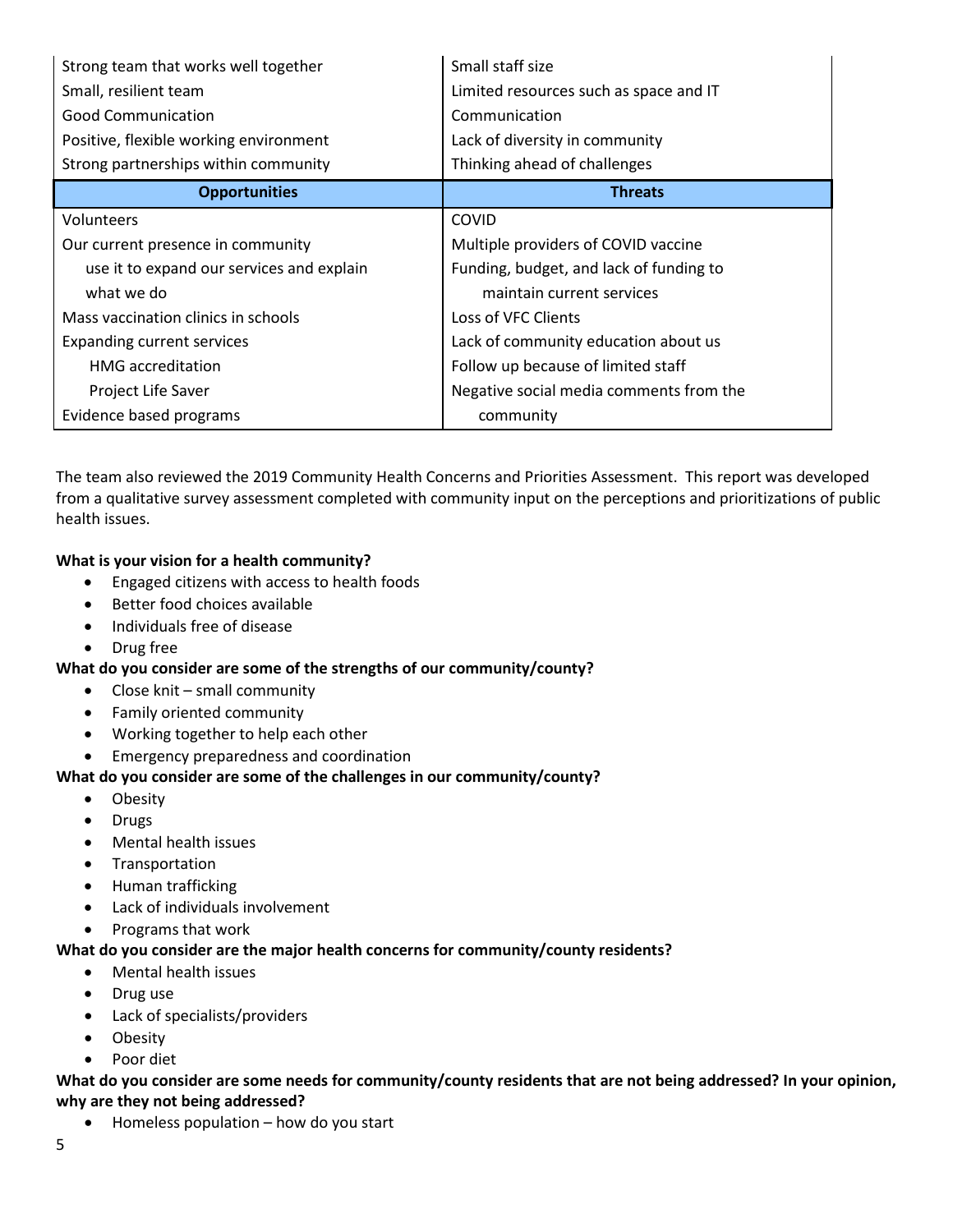- Basic needs lack of engagement from those who would benefit
- Obesity
- Drug use
- Transportation no easy answers

#### **Prioritize health needs based on everything discussed.**

- 1. Drug use
- 2. Mental health issues
- 3. Obesity
- 4. Lack of providers/specialists

VWCGHD asked respondents to check off the public health services the health department provides which they were aware of prior to seeing them listed in the survey. The five **least** known public health services are listed in order as follows:

- 1. Nuisance complaint investigation and resolution
- 2. Well/sewage inspections
- 3. Lead Investigation
- 4. Animal bite response
- 5. Genealogy

The Strategic Planning Team reviewed the summary data from the 2018 Community Health Needs Assessment, the initiatives of the Van Wert County Health Collaborative, 2020 Health Department Community Health Improvement Plan, the summary of strengths and opportunities for improvement from the Public Health Accreditation Board (PHAB) Site Visit from February 2021, and the accreditation requirements from PHAB Standards & Measures (Ver 1.5).

- 1. Review of existing data and information
	- a. Common themes
		- i. Most in the community don't know what all we do, has changed a little since COVID
		- ii. COVID has given us an opportunity to build upon on new role in community
- 2. Forces of Change
	- a. Keep in mind following forces:
		- i. Social, Economic, Political, Technological, Environmental, Scientific, Legal and Ethical
	- b. Questions:
		- i. What has occurred recently that may affect our local public health system or community?
			- 1. COVID, Vaccine, shut down, House Bill 22 proposed to limit ODH and Governor's ability to enforce shut down and isolation
		- ii. What may occur in the future?
			- 1. Continued increase in populations age, potential new employers coming into town
		- iii. Are there any trends occurring that will have an impact? Describe the trends.
			- 1. Continued unemployment rates
		- iv. What forces are occurring:
			- 1. Locally
				- a. Revamp of uptown, quality of life, walkability study completed, no local transportation
			- 2. Regionally?
				- a. Discussion about regional health departments
			- 3. Nationally?
				- a. Shut down of pipeline jobs, increase in gas prices
		- v. What characteristics of our jurisdiction or state may pose an opportunity or threat?
			- 1. Small size which is a potential opportunity
			- 2. Lack of diversity is a potential threat
			- 3. Increase in Amish population is a potential opportunity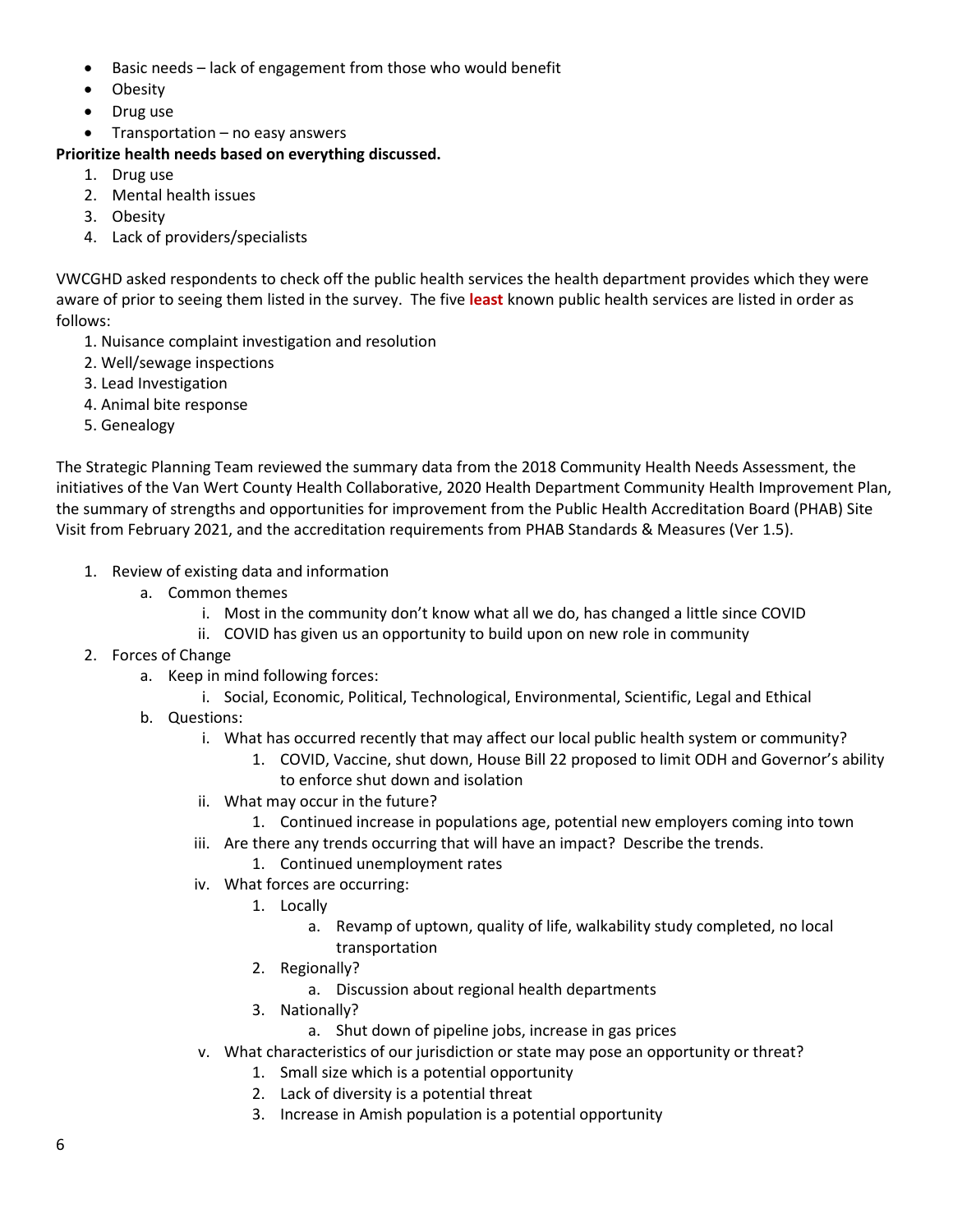#### vi. What may occur or has occurred that may pose a barrier to achieving the shared vision? 1. The conservative nature of the community

Finally, the team met to select priorities. This was accomplished through an affinity diagramming exercise in which ideas for strategic priorities were brainstormed and then grouped together into categories by the team.



Prior to finalizing the goals and objectives the team sought input from the rest of the department staff. the pillars, objectives, and goals were posted within the department for all members to make comments, additions, and suggestions. This posting occurred from May  $3 - 10$ , 2021 giving all staff adequate time to share their thoughts.

After selection of board strategic priorities, the team developed SMART (specific, measurable, actionable, and time framed) goals, objectives, and action steps needed to accomplish them. This Work Plan is in Appendix A.

# **Links to the Community Health Improvement Plan, Quality Improvement Plan, and Workforce Development Plan**

The Strategic Planning Team considered the action steps in the implementation of the 2020-2022 Community Health Improvement Plan which the health department is responsible for while selecting strategic priorities and in developing the goals and objectives on the Work Plan in Appendix A.

This Strategic Plan is also linked to the Quality Improvement Plan and Workforce Development Plan through the framework of the Pillars of Excellence in Public Health Practice, which was utilized in selecting strategic priorities. Goals and objectives within the Work Plan in Appendix A under the People, Quality, Growth and Finance Pillars specifically align with these plans.

# **Evaluation, Monitoring and Progress Reporting of the Strategic Plan**

The performance measures contained within the implementation of this Strategic Plan have been incorporated into the agency's performance management system, which is evaluated and monitored on a quarterly basis. The Strategic Planning Team will meet once every six months to review the implementation of the plan, determine the effectiveness of the objectives and action steps in reaching agency goals, and develop any necessary revisions for each coming year. The team will develop a progress report annually to be communicated to all staff, the Board of Health, and the District Advisory Council through the Annual Report.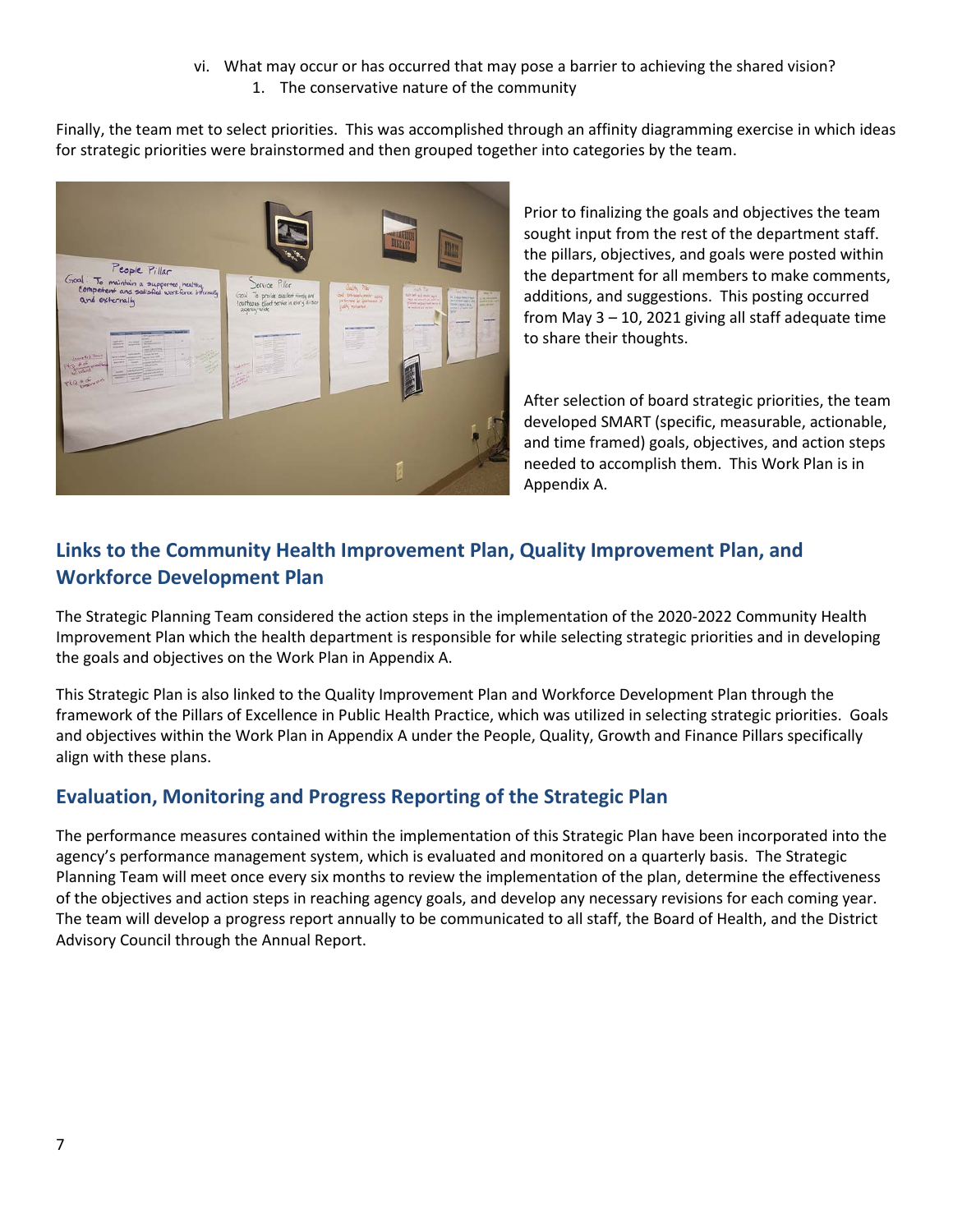# **APPENDIX A: 2021 Strategic Work Plan**

**Pillars of Excellence in Public Health Practice: Goals, Objectives, Measures, & Action Steps**

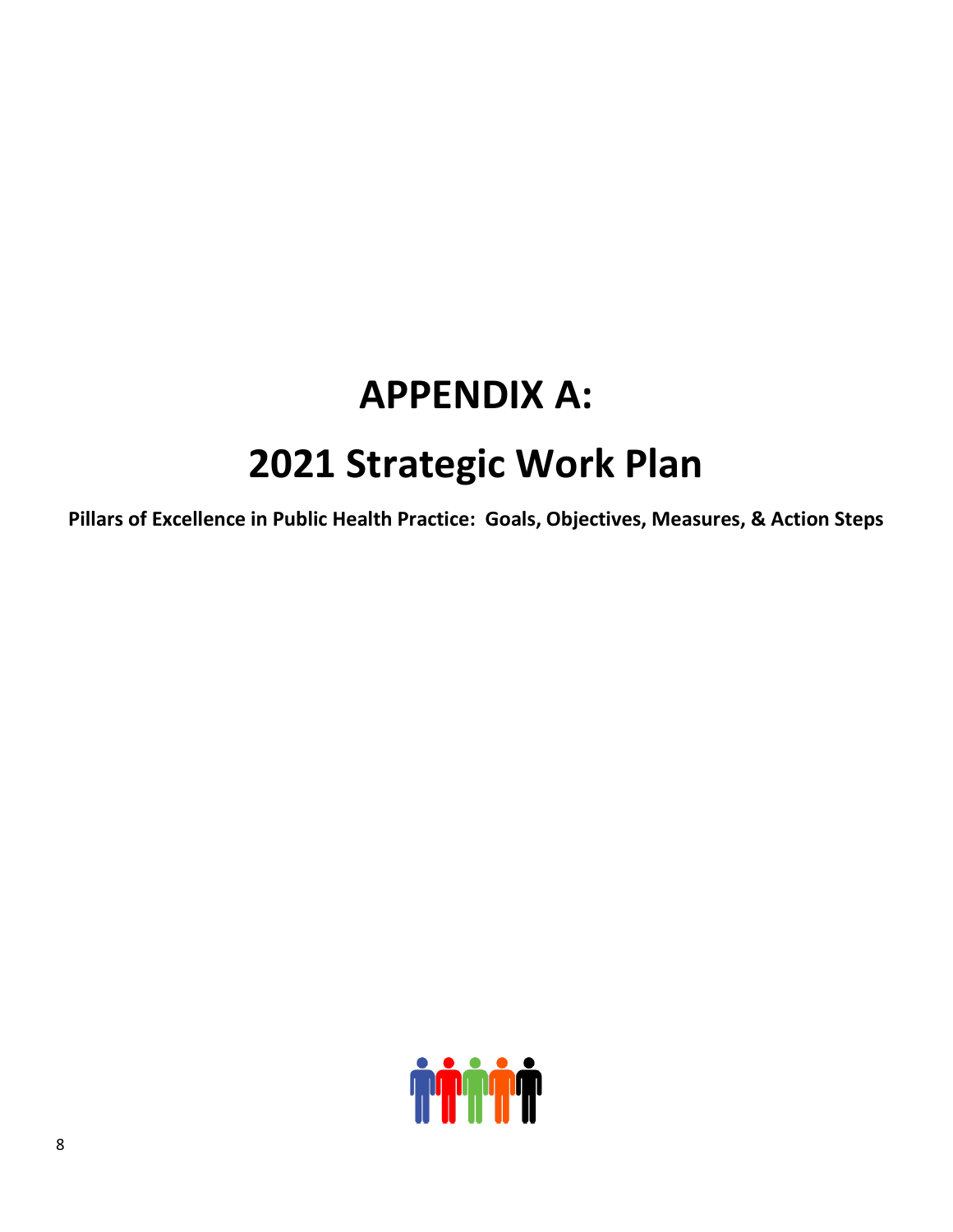# **PEOPLE PILLAR**

# **Pillar Goal: To maintain a supported, healthy, competent and satisfied workforce internally and externally**

| <b>Objective</b>                               | <b>Strategy</b>                                                                           | <b>Action Steps</b>                     | <b>Timeframe</b> | <b>Responsible Team</b> |
|------------------------------------------------|-------------------------------------------------------------------------------------------|-----------------------------------------|------------------|-------------------------|
|                                                |                                                                                           | 1. Perform gap analysis of capabilities |                  |                         |
| Support staff in                               |                                                                                           | and capacity                            | Yearly           |                         |
| professional and                               | Utilize Individual                                                                        | 2. Complete IDP                         | Yearly           | <b>WFD</b>              |
| personal growth                                | <b>Development Plans</b>                                                                  | 3. Identify goals and educational       |                  |                         |
|                                                |                                                                                           | opportunities                           | Yearly           |                         |
|                                                |                                                                                           | 4. Complete Evidence of Learning        | Yearly           |                         |
|                                                | Provide broad public health<br>education as well as<br>department specific<br>information | 1. Complete Board Self-Assessment       | Yearly           |                         |
| Maintain an engaged                            |                                                                                           | 2. Investigate Public Health            |                  |                         |
| and knowledgeable                              |                                                                                           | educational resources for BOH           | Continuous       | <b>WFD</b>              |
| Board of Health                                |                                                                                           | Develop educational presentations       |                  |                         |
|                                                |                                                                                           | on department specific activities       | Yearly           |                         |
|                                                | Partner with businesses to                                                                | 1. Partner with Economic                |                  |                         |
| Assist with community<br>workforce development | identify and overcome<br>workforce development<br>issues that pertain to public<br>health | Development                             | June 2021        |                         |
|                                                |                                                                                           | 2. Investigate business workforce       |                  | Leadership              |
|                                                |                                                                                           | needs based on public health issues     | Yearly           |                         |
|                                                |                                                                                           | Develop interventions for local         |                  |                         |
|                                                |                                                                                           | businesses                              | Yearly           |                         |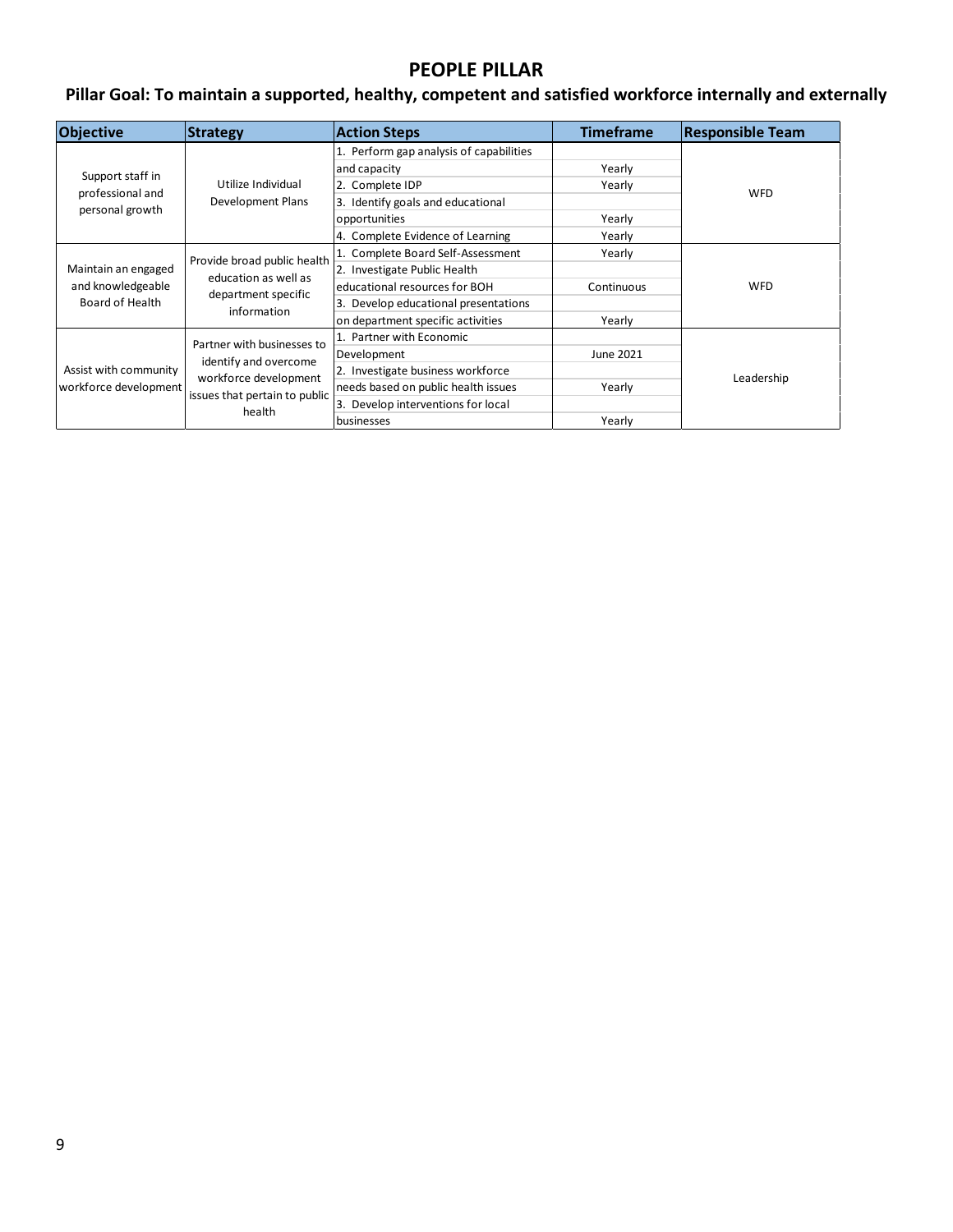

# **SERVICE PILLAR**

# **Pillar Goal: To provide excellent timely and courteous client service in every division agency-wide**

| <b>Objective</b>        | <b>Strategy</b>            | <b>Action Steps</b>                     | <b>Timeframe</b> | <b>Responsible Team</b> |
|-------------------------|----------------------------|-----------------------------------------|------------------|-------------------------|
|                         |                            | 1. Determine which current programs     |                  |                         |
|                         |                            | or divisions could be promoted          |                  |                         |
|                         | Partner with schools and   | through an internship or work study     |                  |                         |
| Promote public health   | other institutions to      | program                                 | <b>July 2021</b> |                         |
|                         | promote public health      | 2. Investigate school programs and      |                  | WFD                     |
| as a career option      | through internship or work | institutions to partner with to promote |                  |                         |
|                         | study program              | public health                           | Oct 2021         |                         |
|                         |                            | 3. Develop internship/work study        |                  |                         |
|                         |                            | program                                 | Jan 2022         |                         |
|                         |                            | 1. Maintain active MRC Profile          | Continuous       |                         |
|                         |                            | 2. Develop volunteer education          |                  |                         |
|                         | Promote MRC and other      | and resources to promote within         |                  |                         |
| Grow current volunteer  | volunteer opportunities    | community                               | Oct 2021         | WFD                     |
| base                    | within the department      | 3. Hold events or promotions to         |                  |                         |
|                         |                            | recruit new volunteers                  | Yearly           |                         |
|                         |                            | 4. Train volunteers for broad and       |                  |                         |
|                         |                            | specific involvement                    | Yearly           |                         |
|                         |                            | 1. Review all current services and      |                  |                         |
|                         |                            | programs evaluating for health          |                  |                         |
| Provide services that   | Thoroughly evaluate all    | equity and evidence based practices     | Aug 2021         |                         |
| take into consideration | services and programs for  | 2. Incorporate health equity and        |                  | Leadership and Health   |
| health equity and       | health equity and evidence | evidence based practices into           |                  | Educator                |
| evidence based          | based practices as well as | appropriate areas                       | April 2022       |                         |
| practices               | new approaches             | 3. Investigate new opportunities        |                  |                         |
|                         |                            | for evidence based practices and        |                  |                         |
|                         |                            | health equity                           | Continuous       |                         |

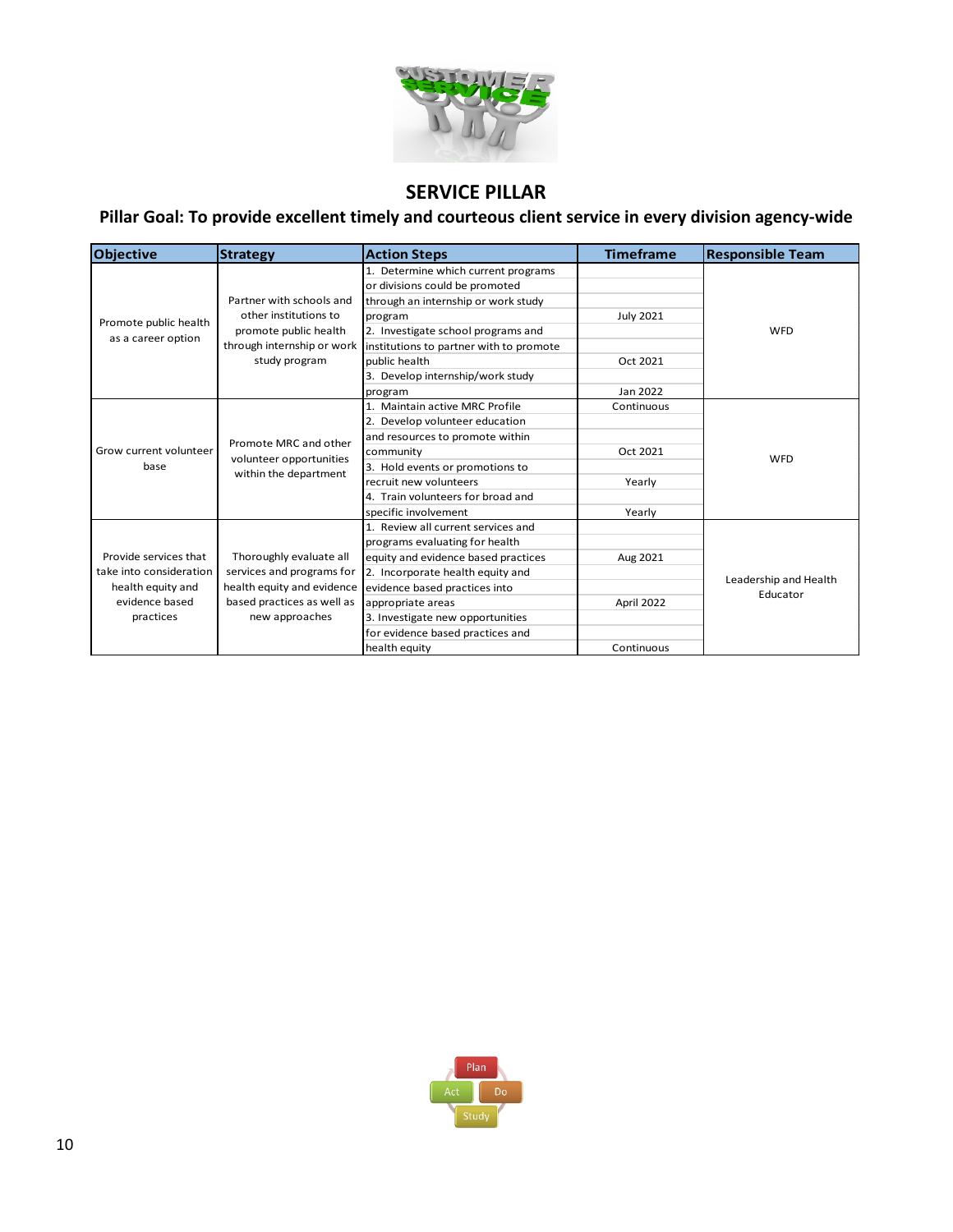## **QUALITY PILLAR**

# **Pillar Goal: VWCGHD will continuously monitor agency performance for opportunities in quality improvement**

| <b>Objective</b>          | <b>Strategy</b>             | <b>Action Steps</b>                     | <b>Timeframe</b> | <b>Responsible Team</b> |
|---------------------------|-----------------------------|-----------------------------------------|------------------|-------------------------|
|                           |                             | 1. List of all services and programs    |                  |                         |
| Ensure all services and   | Easy to access policies and | within each division                    | Aug 2021         |                         |
| procedures are            | standard operating guides   | 2. Evaluate which require policies      |                  | <b>P&amp;Q</b>          |
| consistently              | for all programs and        | and which items require and SOG         | Nov 2021         |                         |
| implemented               | services                    | Complete policies and SOG for<br>3.     |                  |                         |
|                           |                             | all services and procedures listed      | Dec 2023         |                         |
|                           |                             | 1. Review current health data           |                  |                         |
| Employ programs,          | Increase use of up dated    | available through CHNA and other        |                  |                         |
| linterventions and health | health data and expert      | sources                                 | Quarterly        |                         |
| promotions using the      | analysis to influence       | 2. Gather additional qualitative and    |                  | <b>P&amp;Q</b>          |
| most up to date and       | programs, interventions,    | quantitative data from reliable sources | Continuously     |                         |
| reliable health data      | and health promotions       | 3. Analyze data and compare             | Continuously     |                         |
|                           |                             | Present updated data to                 |                  |                         |
|                           |                             | stakeholders                            | Quarterly        |                         |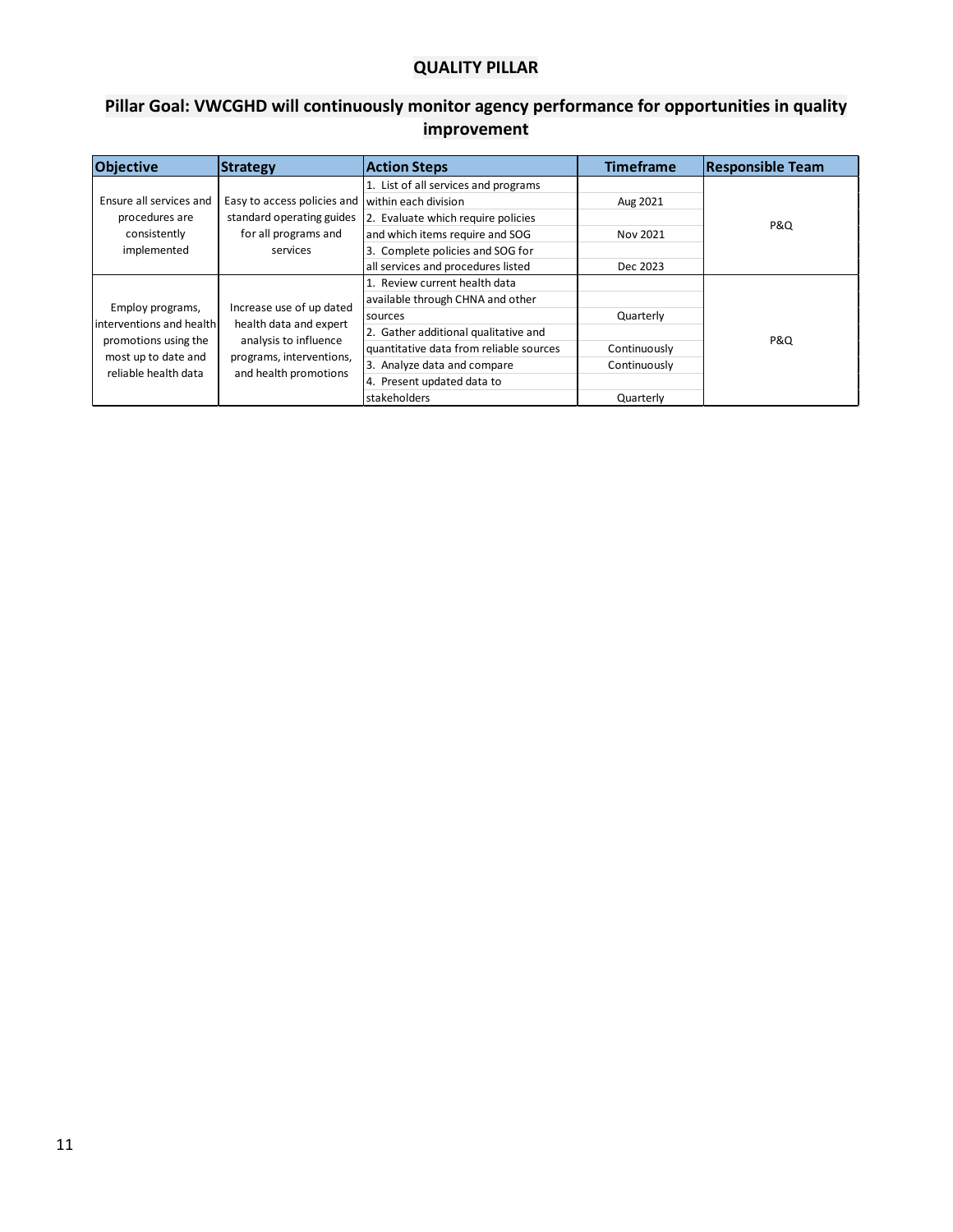

#### **GROWTH PILLAR**

**Pillar Goal: VWCGHD will seek new and innovative ways to engage the community and market our programs and public health services to the populations who need them**

| <b>Objective</b>                                                                | <b>Strategy</b>                                                      | <b>Action Steps</b>                    | <b>Timeframe</b> | <b>Responsible Team</b>           |
|---------------------------------------------------------------------------------|----------------------------------------------------------------------|----------------------------------------|------------------|-----------------------------------|
|                                                                                 |                                                                      | 1. Compile list of agencies within     |                  |                                   |
|                                                                                 |                                                                      | community                              | Nov 2021         |                                   |
|                                                                                 | Develop new partnerships                                             | 2. Identify what services we offer     |                  |                                   |
| Broaden Community                                                               | within community to                                                  | that could be of benefit to company or |                  |                                   |
|                                                                                 |                                                                      | their clients                          | Feb 2022         | P&Q                               |
| Partnerships                                                                    | increase knowledge of our<br>services                                | 3. Create presentational material      |                  |                                   |
|                                                                                 |                                                                      | about our services                     | Continuously     |                                   |
|                                                                                 |                                                                      | 4. Form partnerships with new          |                  |                                   |
|                                                                                 |                                                                      | agencies and share our resources       | Continuously     |                                   |
|                                                                                 |                                                                      | 1. Review health promotion             |                  |                                   |
| <b>Expand Community</b><br>engagement on health<br>strategies and<br>promotions | Utilize multiple methods of<br>gathering input from the<br>community | framework adding community input       |                  |                                   |
|                                                                                 |                                                                      | into plan where appropriate            | June 2021        |                                   |
|                                                                                 |                                                                      | 2. Determine methods for acquiring     |                  | Leadership and Health<br>Educator |
|                                                                                 |                                                                      | community or group input               | Dec 2021         |                                   |
|                                                                                 |                                                                      | 3. Develop appropriate policy for      |                  |                                   |
|                                                                                 |                                                                      | acquiring and using community input    | Dec 2022         |                                   |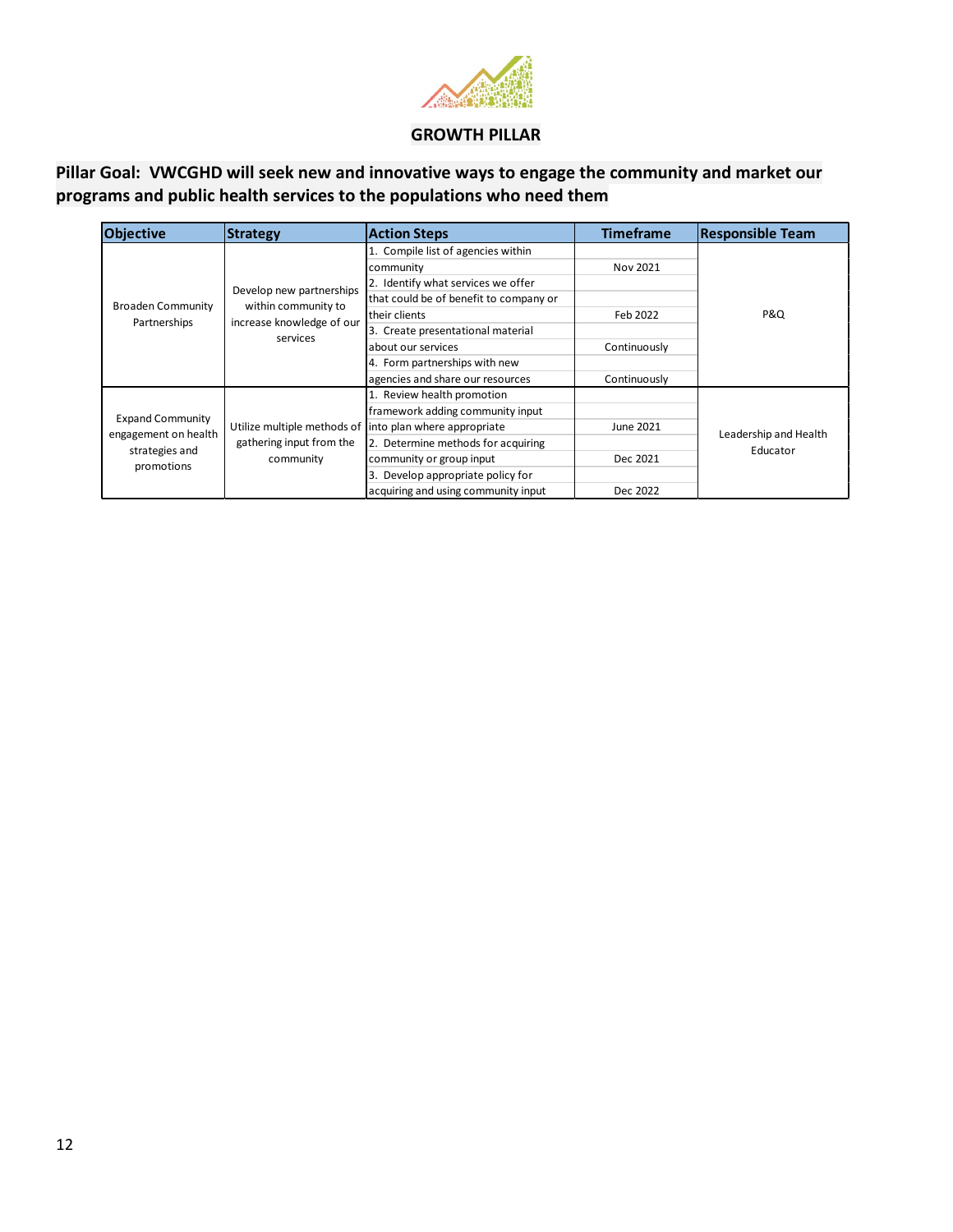

#### **FINANCE PILLAR**

# **Pillar Goal: VWCGHD will be excellent stewards of taxpayer dollars and efficient managers of agency resources to adequately fund the provision of all essential health services**

| <b>Objective</b>        | <b>Strategy</b>                                     | <b>Action Steps</b>                    | <b>Timeframe</b> | <b>Responsible Team</b> |
|-------------------------|-----------------------------------------------------|----------------------------------------|------------------|-------------------------|
| Maintain program fees   |                                                     | Utilize a universal cost analysis tool | June 2021        |                         |
|                         | and permit costs for all Complete organization wide | Develop schedule incorporating         |                  |                         |
| programs and services   | program and service cost                            | all programs to have cost analysis     |                  | Revenue Team            |
|                         |                                                     | completed                              | June 2021        |                         |
| to cover organizational | analysis                                            | 3. Report cost analysis results to     |                  |                         |
| costs                   |                                                     | revenue team and board                 | Quarterly        |                         |
|                         |                                                     | 1. Seek alternative funding            |                  |                         |
|                         |                                                     | opportunities through grants or other  |                  |                         |
| Increase organizational |                                                     | funding sources                        | Continuously     |                         |
| revenue through grants  | Research and apply for                              | 2. Evaluate funding through grant      |                  | Revenue Team            |
| and other funding       | additional funding                                  | evaluation tool                        | Continuously     |                         |
| sources                 |                                                     | 3. Revenue team will decide if grant   |                  |                         |
|                         |                                                     | opportunity is appropriate             | Continuously     |                         |
|                         |                                                     | 4. Report results to board             | Quarterly        |                         |